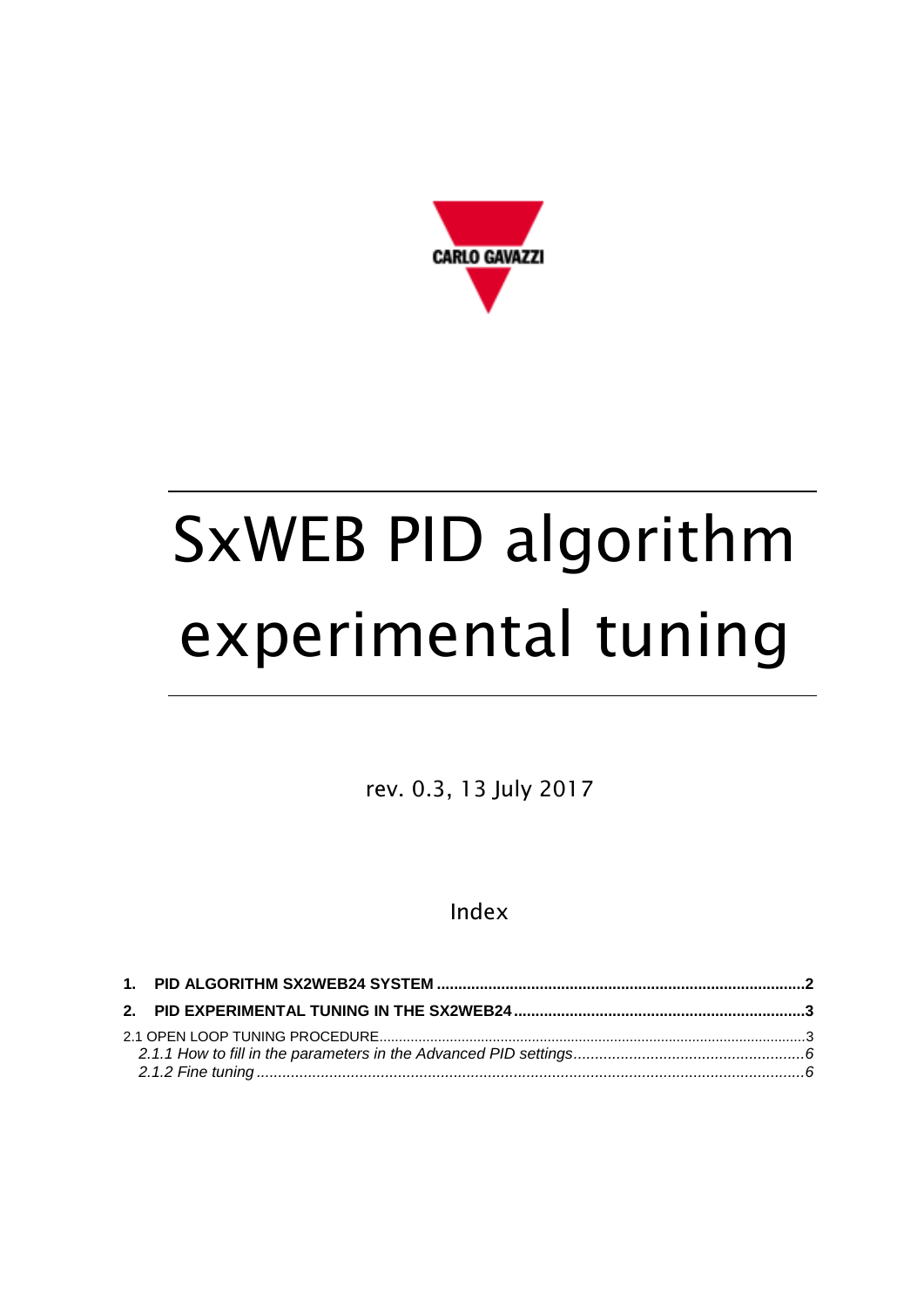



## <span id="page-1-0"></span>**1. PID algorithm Sx2WEB24 system**

The PID algorithm has been designed to control slow processes such as temperature control system.

Below is shown the scheme of the PID control and an example of how Carlo Gavazzi PID algorithm works.



When the error value is out of the proportional band selected, the integral part is reset in order to avoid the integral windup causing an excess overshooting, moreover the integral part is reset every time the setpoint is changed by the user.

When the measured value is out of the proportional band the algorithm works using only proportional coefficient (coefficients I and D are forced to 0).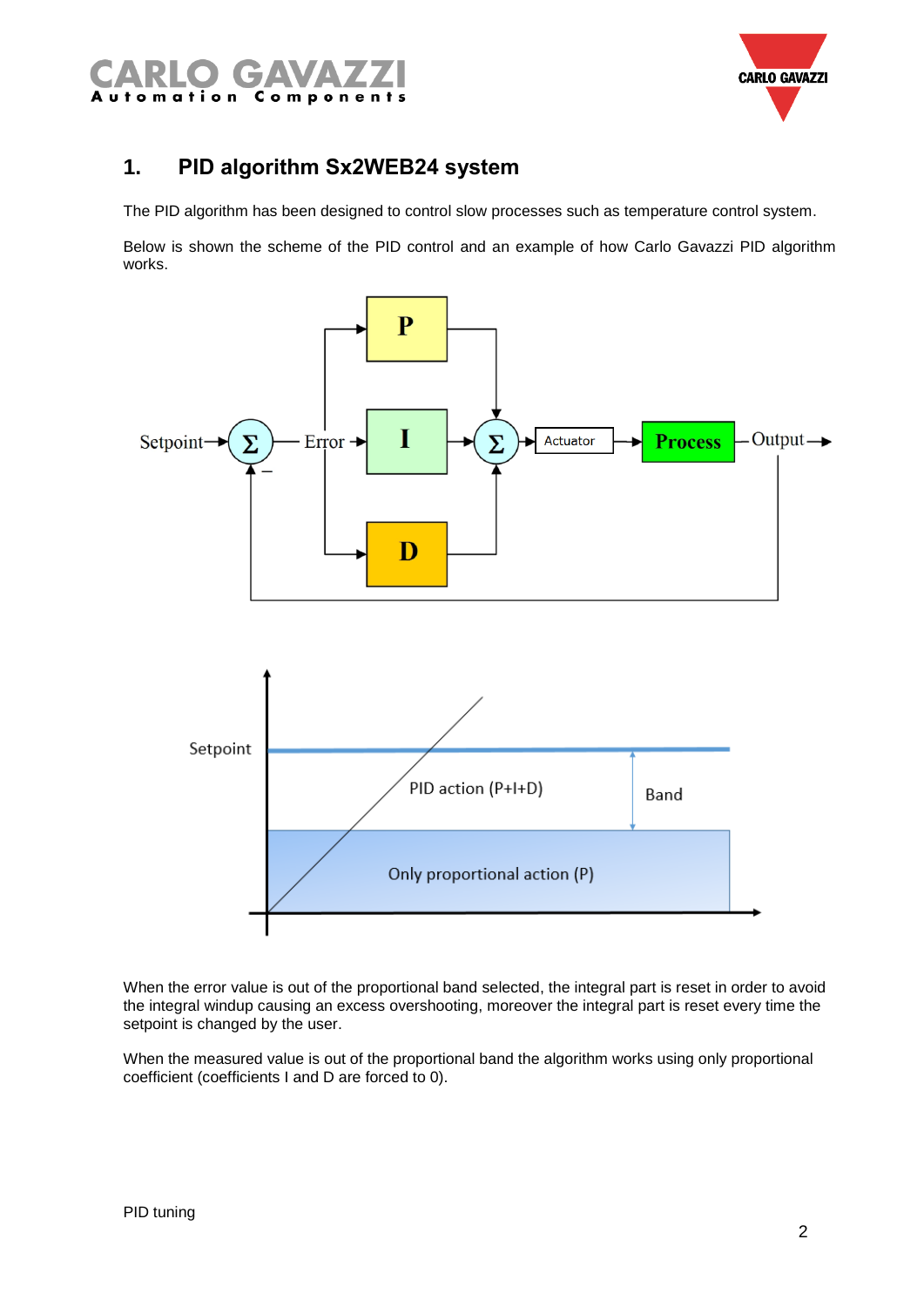



The algorithm output is the result of the sum of the three coefficients YP, YI and YD

#### **Y = minOUT + YP + YI + YD**

Where: minOUT = minimum value of the output YP = proportional term  $YI = integral term$ YD = derivative term

 $YP = Kp * e * f$  $YI = Ki * Sn * f$  $YD = Kd * (Mn - Mn-1) * f$ 

```
Kp = proportional coefficient
Ki= integral coefficient
Kd = derivative coefficient
e = SP – Mn error
f = (maxOUT - minOUT) / B scale factor
SP = setpoint
Mn = input value (at step n)Mn-1 = input value (at step n-1)
Sn = integral error (at step n)
maxOUT = maximum value of the output
B = operative band
```
This means when tuning the PID controller with the coefficients found using theoretical methods, they must be scaled by factor f = (maxOUT - minOUT) / B

## <span id="page-2-0"></span>**2. PID experimental tuning in the Sx2WEB24**

### <span id="page-2-1"></span>**2.1 OPEN LOOP TUNING PROCEDURE**

Here below it is described one experimental tuning on controller parameters PID in the Sx2WEB24 system.

Set the PID2 parameters as follow: Proportional coefficient = 1 Integral coefficient  $= 0$ Derivative coefficient  $= 0$ Highest output value = 50 (this is the maximum PID output value)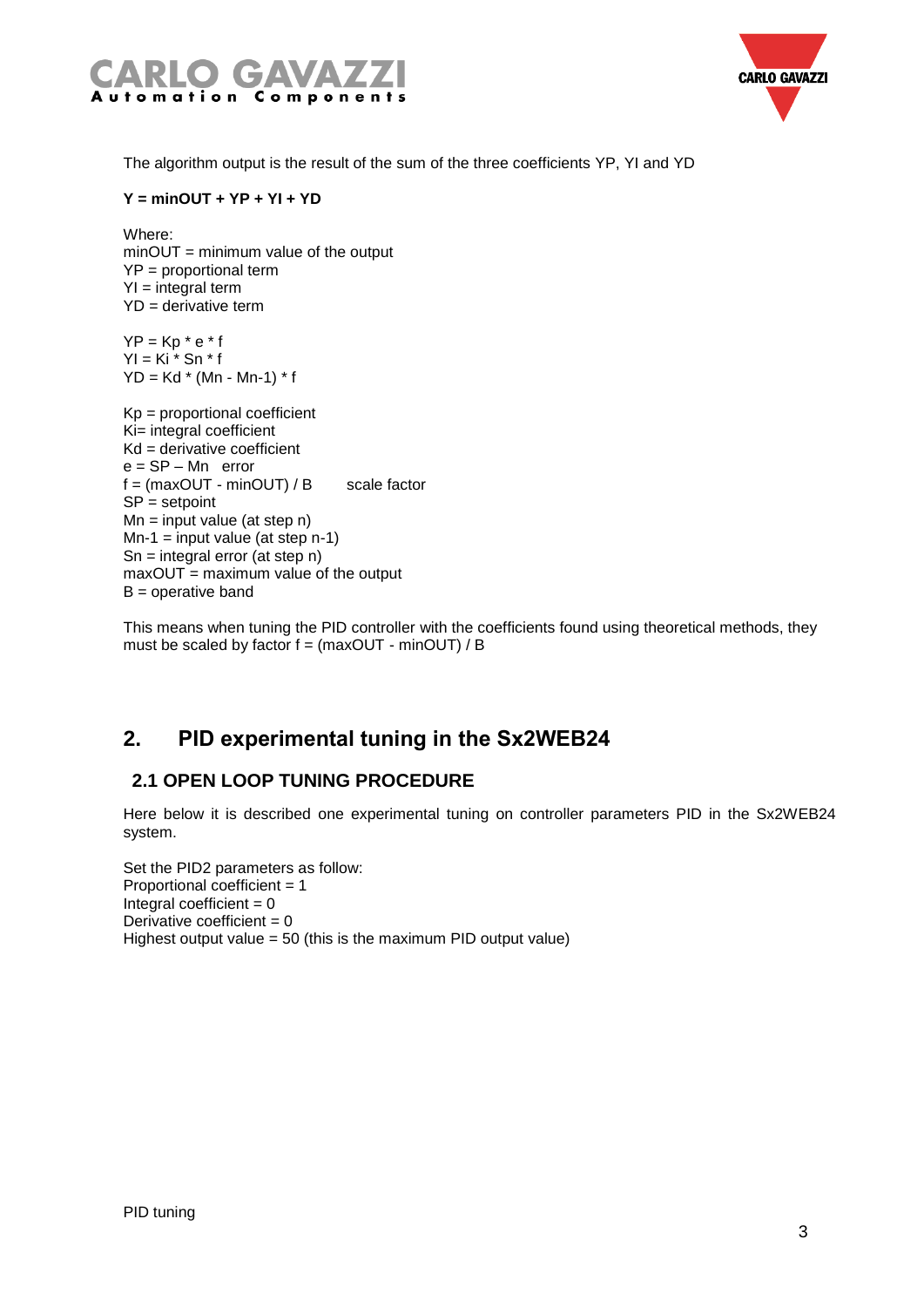



| Wizard<br><b>Add function</b> Zone temperature |                                             |                       |  |  |  |  |  |  |
|------------------------------------------------|---------------------------------------------|-----------------------|--|--|--|--|--|--|
|                                                |                                             | <b>PID parameters</b> |  |  |  |  |  |  |
| <b>Wizard Steps</b>                            | Function name: (Fx) Root - Zone temperature |                       |  |  |  |  |  |  |
| Room temperature                               | Heating<br>Cooling                          |                       |  |  |  |  |  |  |
| <b>System temperature function</b><br>Setpoint | Control mode                                |                       |  |  |  |  |  |  |
| Output signals                                 | Cycle time (s)                              | $60 -$                |  |  |  |  |  |  |
| <b>Feedback signals</b>                        | Proportional band (°C)                      | $1 -$                 |  |  |  |  |  |  |
| $\vee$ ) Advanced                              | <b>Proportional coefficient</b>             | $1 -$                 |  |  |  |  |  |  |
| PID parameters                                 | Integral coefficient                        | $0 -$                 |  |  |  |  |  |  |
|                                                | <b>Highest integral error</b>               | $100 +$               |  |  |  |  |  |  |
|                                                | Derivative coefficient                      | $0 -$                 |  |  |  |  |  |  |
|                                                | Lowest output value                         | $0 -$                 |  |  |  |  |  |  |
|                                                | <b>Highest output value</b>                 | $50 -$                |  |  |  |  |  |  |
|                                                | Default output value                        | $0 -$                 |  |  |  |  |  |  |
|                                                |                                             |                       |  |  |  |  |  |  |

Run the system and select a very high setpoint and wait for the process variable PV (i.e. the temperature) to be stable.

We suggest to log the temperature values using the data logging capability of the Sx2WEB24 in order to easily calculate the needed parameters.

Change the PID settings adjusting the maximum output value, for example at 60%, and watch the response of the system.

| Wizard                                                |                                      |                              |  |  |  |  |  |  |  |
|-------------------------------------------------------|--------------------------------------|------------------------------|--|--|--|--|--|--|--|
|                                                       | <b>Add function</b> Zone temperature |                              |  |  |  |  |  |  |  |
|                                                       |                                      | <b>PID</b> parameters        |  |  |  |  |  |  |  |
| <b>Wizard Steps</b>                                   | <b>Function name:</b>                | (Fx) Root - Zone temperature |  |  |  |  |  |  |  |
| Room temperature                                      | Heating<br>Cooling                   |                              |  |  |  |  |  |  |  |
| <b>System temperature function</b><br><b>Setpoint</b> | Control mode                         |                              |  |  |  |  |  |  |  |
| Output signals                                        | Cycle time (s)                       | $60$ $\rightarrow$           |  |  |  |  |  |  |  |
| Feedback signals                                      | Proportional band (°C)               | $1 -$                        |  |  |  |  |  |  |  |
| $\vee$ Advanced                                       | <b>Proportional coefficient</b>      | $1 -$                        |  |  |  |  |  |  |  |
| <b>PID</b> parameters                                 | Integral coefficient                 | $0 -$                        |  |  |  |  |  |  |  |
|                                                       | Highest integral error               | $100$ $\Box$                 |  |  |  |  |  |  |  |
|                                                       | Derivative coefficient               | $0 -$                        |  |  |  |  |  |  |  |
|                                                       | Lowest output value                  | $0 -$                        |  |  |  |  |  |  |  |
|                                                       | Highest output value                 | 60日                          |  |  |  |  |  |  |  |
|                                                       | Default output value                 | $0 -$                        |  |  |  |  |  |  |  |
|                                                       |                                      |                              |  |  |  |  |  |  |  |

Wait for the process variable PV (i.e. the temperature) to be stable. The system will have a behaviour like the one shown in the picture below.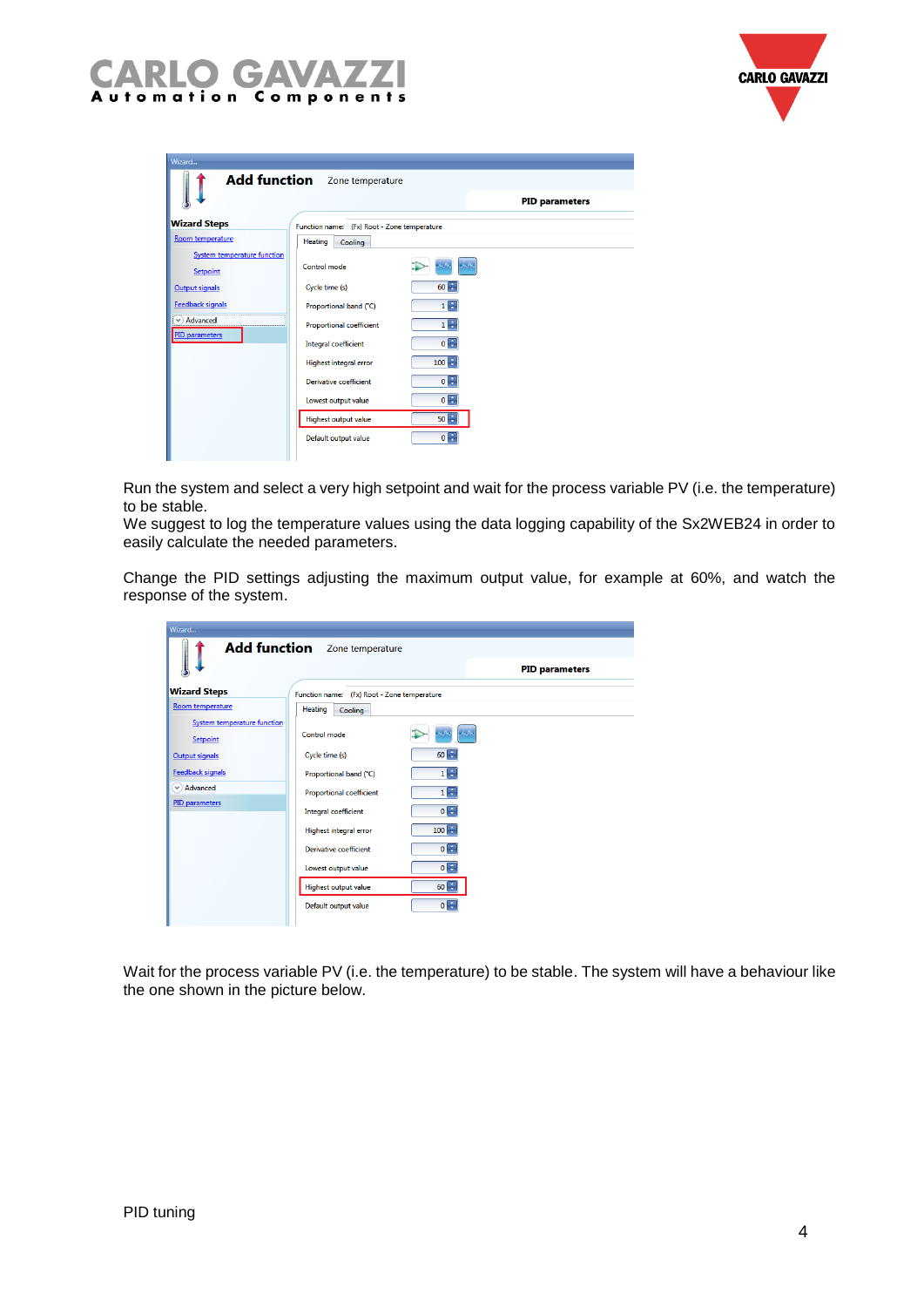





Take note of the following values:

*td*: time lapse between the change of Controller Output (CO) and observable change on PV *tau*: The time it takes for PV to reach about 63% of total changes

Estimate the model according to Figure 1: *Gp*= PV change/CO change,

Example: if the CO change is 10%, and the temperature has risen from 20° to 22°, also the PV change is 10%, that means a *Gp*=10/10=1

The three PID parameters can then be calculated according to the following table:

| <b>Type of regulation</b> | Kpexper                                      | Kiexper                        | Kdexper                 |
|---------------------------|----------------------------------------------|--------------------------------|-------------------------|
|                           | tau / (Gp $*$ Td)                            | -                              |                         |
| Ρľ                        | $0.9 * \text{tau} / (\text{Gp} * \text{Td})$ | 3.33 * td / Cycle time         |                         |
| <b>PID</b>                | 1.2 $*$ tau / (Gp $*$ Td)                    | 2 <sup>*</sup> td / Cycle time | $0.5 *$ td / Cycle time |

The Gavazzi PID parameter can then be calculated dividing the parameters found in the table above by the factor  $f = (maxOUT - minOUT) / B$ 

**Kp**= Kp exper / f **Ki**= Ki exper / f **Kd**= Kd exper / f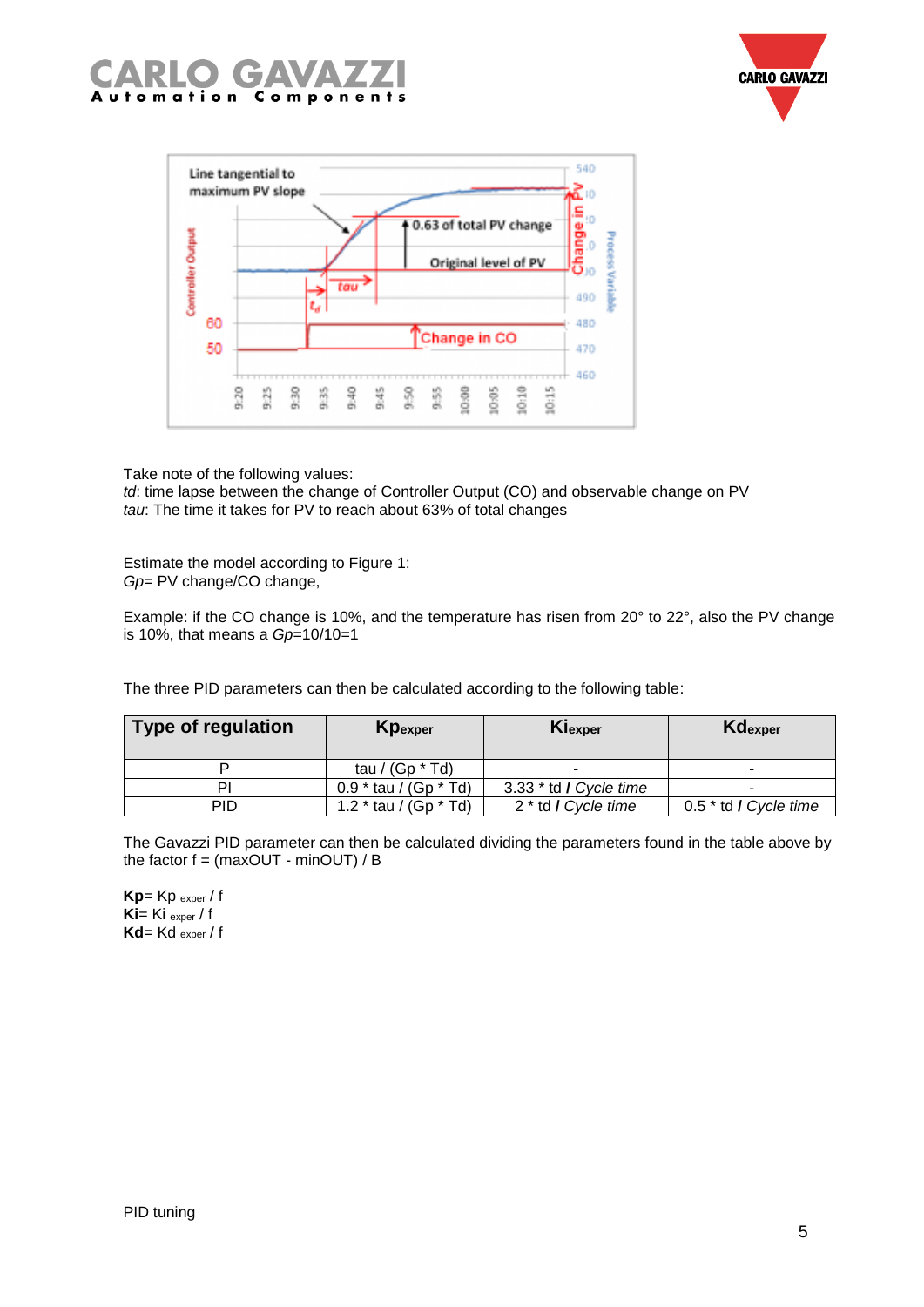



#### <span id="page-5-0"></span>**2.1.1 How to fill in the parameters in the Advanced PID settings**

#### *Cycle time (s)*

When an output is used for PID control, a cycle time that is appropriate for the application must be specified. The cycle time is the period of time in which the PID makes its calculation and updates the output.

Since a temperature loop is usually a slow one, we suggest to use a cycle time around 60 seconds.

#### *Proportional band (°C)* (default value1)

When Proportional-Integral-Derivative (PID) control is used, the controller modulates output power by adjusting the output power percentage within a proportional band.

Power is proportionally reduced as the process temperature gets closer to the setpoint temperature.

It is the width of the band above (cooling: direct-acting outputs) or below (heating: reverse-acting outputs) the setpoint, within which the controller modulates the output as the process value approaches the setpoint.

#### *Proportional coefficient* (default value 1)

The proportional action gives a change to the input (temperature value measured) directly proportional to the control error (error=setpoint-temperature).

It adds an amount to the output based on the current error.

According to the type of control used, P, PI or PID, the value calculated as described above in the table (column *Proportional coefficient*) has to be put here.

#### *Integral coefficient* (default value 0)

This adds an amount to the output based on the sum of the error.

It gives a change to the output proportional to the integrated error, and its main purpose is to reduce the error by increasing or decreasing the output, until the temperature value reaches the desired setpoint value.

By default the Integral term is disabled.

According to the type of control used, P, PI or PID, the value calculated as described above in the table (column *Integral coefficient*) has to be put here.

#### *Highest integral error* (default value 100)

This is the maximum value the integral term can have.

#### *Derivative coefficient* (default value 0)

This subtracts an amount from the output based on the rate of change of the error.

The less commonly used derivative action is used in some cases to speed up the response or to stabilize the system, and it gives a change to the output inversely proportional to the rate of change of the controlled variable. By default the Derivative term is disabled (value 0).

According to the type of control used, P, PI or PID, the value calculated as described above in the table (column *Derivative coefficient*) has to be put here.

#### *Lowest output value*

This is the minimum value the output of the PID algorithm can have (default value is 0)

#### *Highest output value*

This is the maximum value the output of the PID algorithm can have (default value is 100)

#### *Default output value*

This is the default value applied to the PID output when the input is faulty or not available, or the disable status is active (default value is 0).

#### <span id="page-5-1"></span>**2.1.2 Fine tuning**

Once all the calculations have been completed, restart the system and bring the process to setpoint with the controller in the loop and observe response.